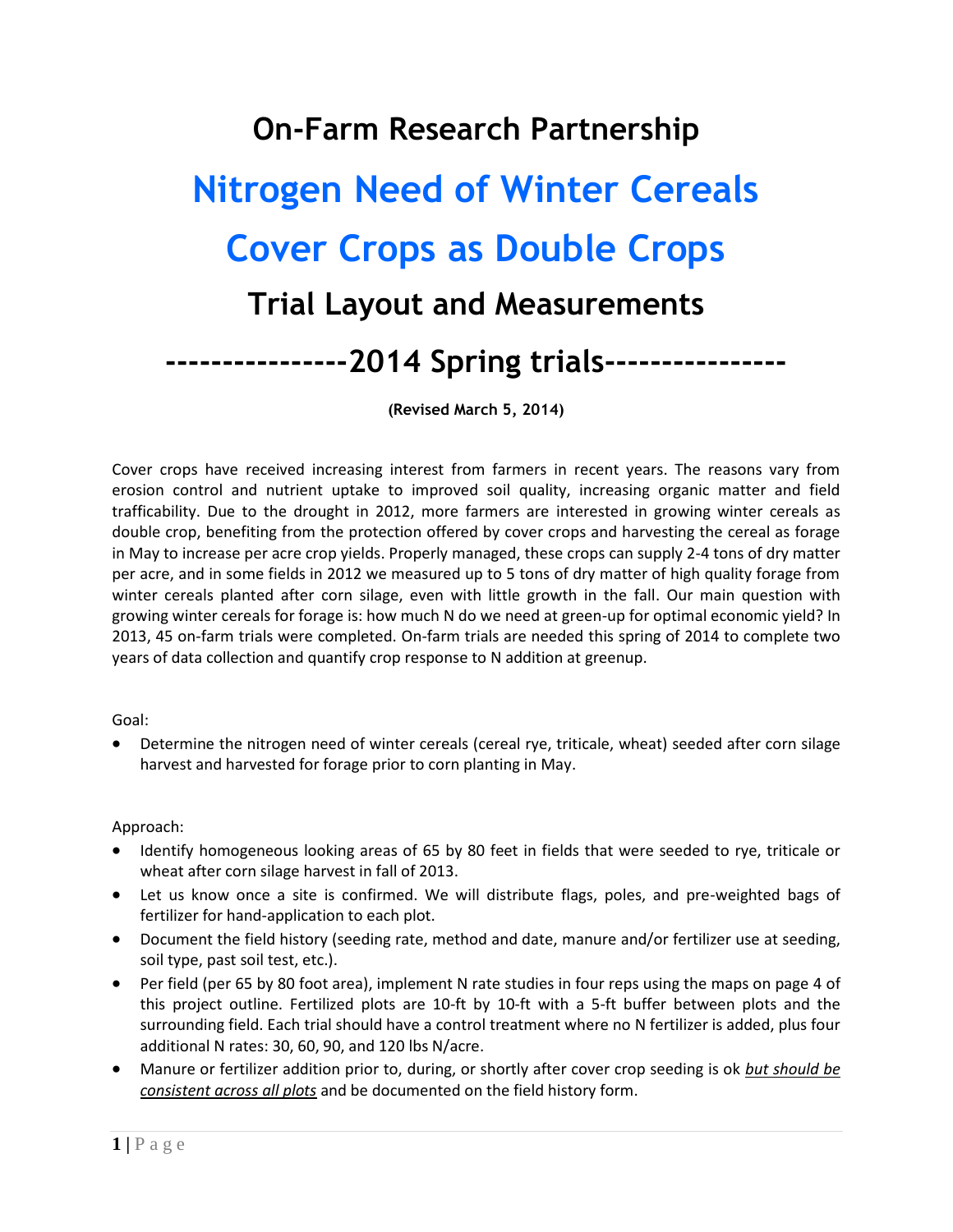- Measurements (5 treatments x 4 reps = 20 plots per trial)
	- **At green-up early 2014**
		- 1. Mark out the trial using the design on page 4 of this document. The final implementation should have 20 plots.
		- 2. For each plot, take SOIL SAMPLES (0-8 inch depth; prior to fertilizer application): 8 samples per plot, mixed well. Make sure to take the samples within the 10x10-ft plot area where the N fertilizer will be applied but avoid trampling of the area. We will analyze the soil samples for standard fertility (Cornell Morgan) and Illinois Soil Nitrogen Test.
		- 3. Apply the fertilizer on the 10 x 10-ft plots according to the design on page 4.
		- 4. Clearly mark the full 65-ft by 80-ft area to indicate that no additional fertilizer or manure should be spread on the trial area. Use poles and rope to mark the outside boundaries of the whole location. Ensure the farmer knows where the trial area is and understands no fertilizer or manure should be applied to this area.
		- 5. Avoid use of metal flags…plastic works just as well and is less risky with field equipment.
	- **At harvest in May 2014**
		- 1. Take pictures so we have a record of visual differences or the lack thereof.
		- 2. Harvest the winter cereal at flag leaf stage (couple of days prior to the date targeted for harvest of the entire field by the farmer: Use a 2 square foot frame to cut the crop at harvest height (4 inches) at three locations in each 10 x 10-ft plot. Combine the content of the three frames per plot in one bag. Fold over the top of the sample bag and write farm name, field ID number (plot number), and sampling date on bag before leaving the field. *In total, each bag should contain the harvest of three 2 square feet areas*. You should end up with 20 harvest bags, one each for the 20 plots. We will determine total DM yield and forage quality for each harvest sample.
		- 3. Bagged samples and data sheets go to NMSP at Cornell for processing and analysis: Quirine Ketterings (323 Morrison Hall, Department of Animal Science, Cornell University, Ithaca, NY 14853).
		- 4. Remove all flags and poles.

If you have a farm and field identified, please let us know so we can get your pre-labeled fertilizer bags, flags, poles, and sampling containers/bags for the soil sampling rounds and the forage quality samples.

### **No samples can be processed without a completed field history form.**

### **Each farm/collaborator will receive an individual report for his/her/their site, as well as a summary report for all trials to be conducted in the spring of 2014.**

Quirine Ketterings at [qmk2@cornell.edu](mailto:qmk2@cornell.edu) or 607 255 3061 (office) or 607 229 0120 (cell) Greg Godwin at [gsg6@cornell.edu](mailto:gsg6@cornell.edu) or 607-279-4627 (cell)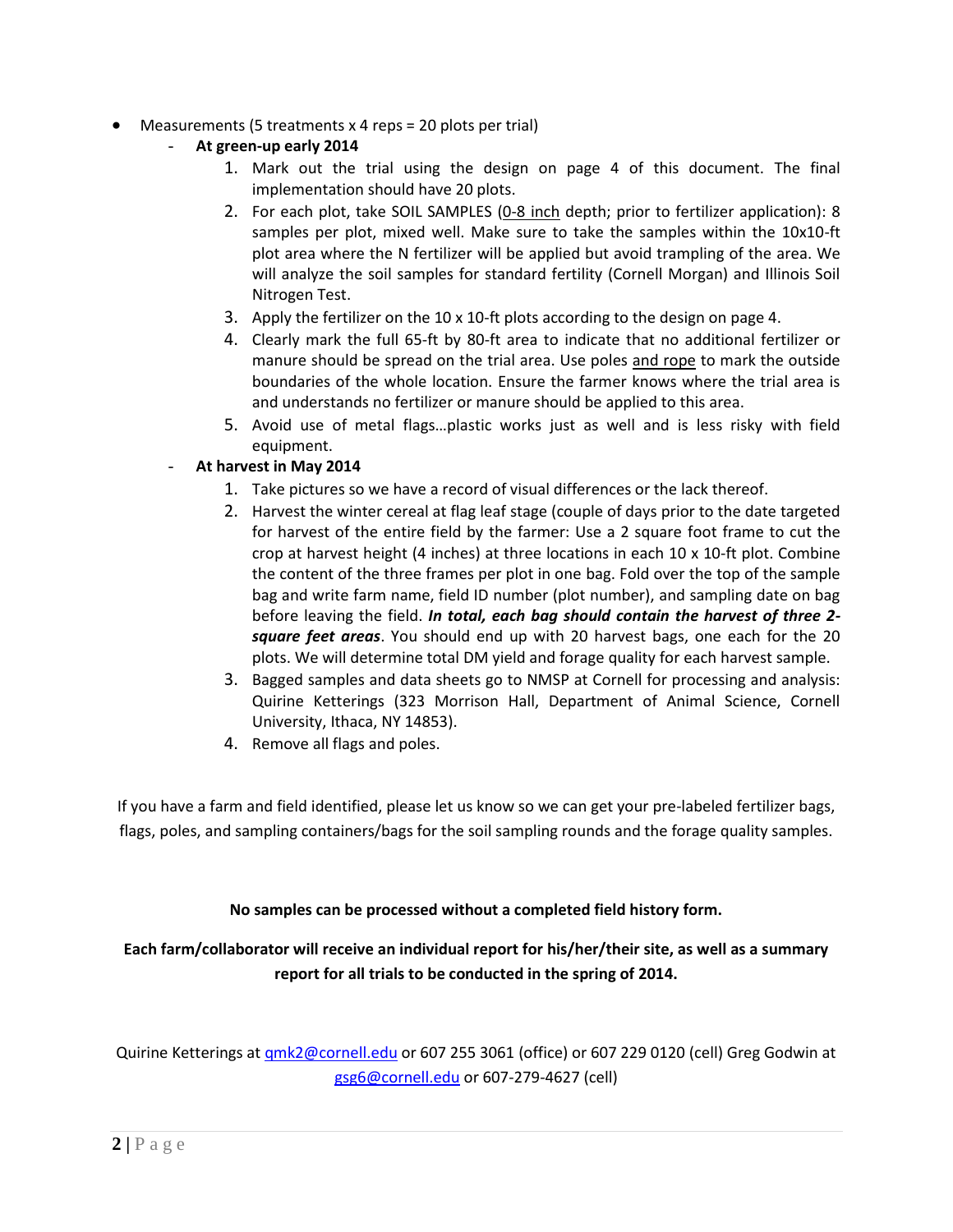BY BEING AN ON-FARM RESEARCH PARTNER, YOUR FARM DATA BECOME PART OF A STATEWIDE DATASET THAT BENEFITS THE AGRICULTURAL INDUSTRY. SUCH A DATASET IS ESSENTIAL FOR FINE TUNING OF OUR LAND GRANT UNIVERSITY GUIDELINES.

New York On-Farm Research Partnership

<http://nmsp.cals.cornell.edu/NYOnFarmResearchPartnership>

There is great power from research information when field data are generated through well designed, repeated and widely implemented trials, with proper data collection and statistically valid analyses.

Consider being an on-farm research partner!

Relevant Questions and Sound Science for Agricultural Profitability and Protection of the Environment

For further information or questions:

On-Farm Research Partnership

c/o Quirine M. Ketterings

323 Morrison Hall, Cornell University, Ithaca, NY 14853

<http://nmsp.cals.cornell.edu/NYOnFarmResearchPartnership>

Email: qmk2@cornell.edu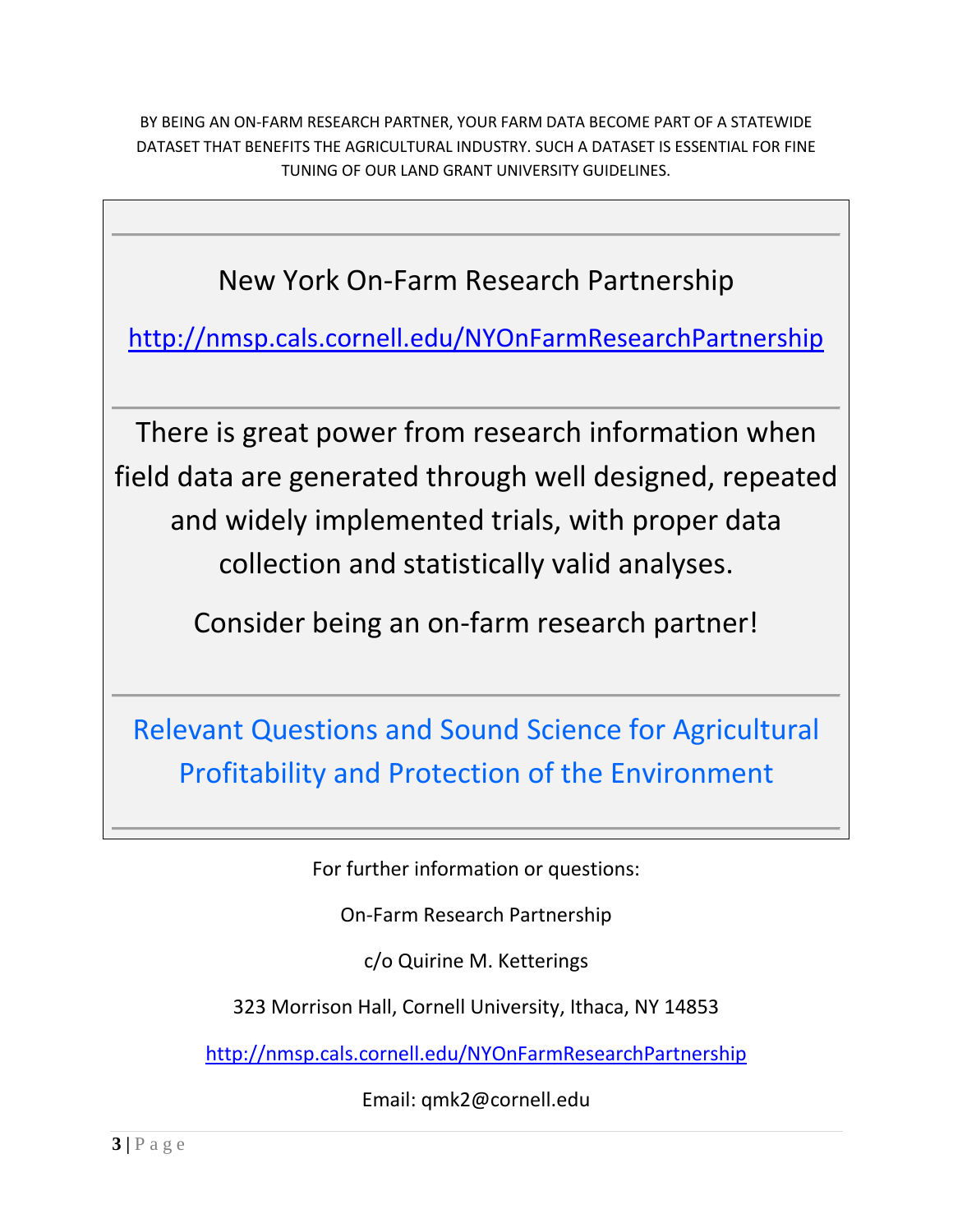## Nitrogen Rate Study for Winter Cereals

*Five N rates in four replications:* Each plot is 10 ft x 10 ft  $-80$  flags per field, plus 24 corner poles ( $\bigtriangleup$ )



Mark the 4 corners of the entire trial: 0-65 ft and 0-80 ft with poles. Put flags on all the corners of each 10'x10' plot and a pole at the left upper corner of each 10x10 ft plot as shown on the diagram above.

#### **Width: Poles at 0 and 65 feet**

Plot corner flags at 5, 15, 20, 30, 35, 45, 50, 60 feet

### **Length: Pole at 0 and 80 feet**

Plot corner flags at 5, 15, 20, 30, 35, 45, 50, 60, 65, and 75 feet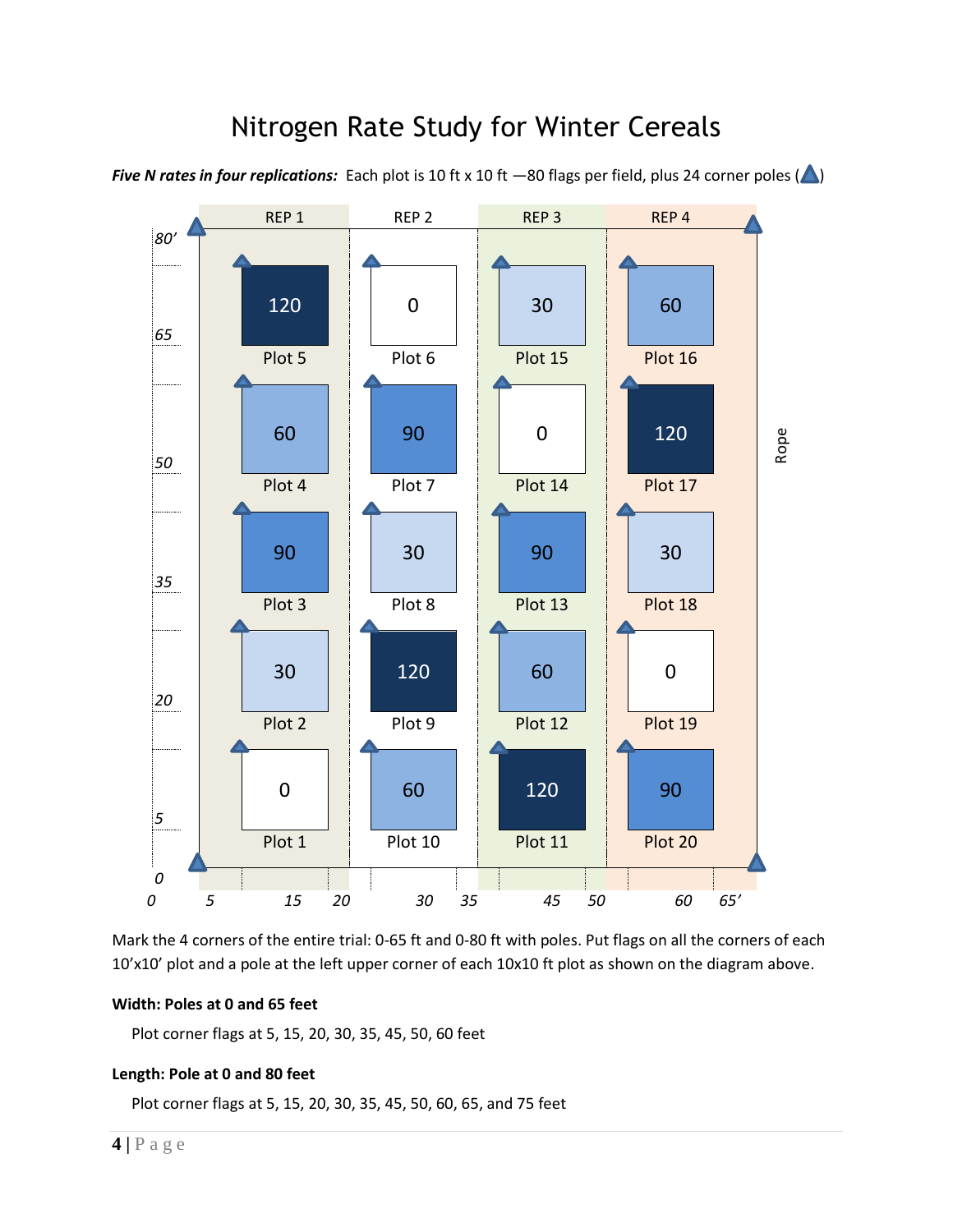Nutrient Management Spear Program Nitrate Rate for Winter Cereals General Information Page 2014

| Collaborator: | Name       |  |  |  |  |
|---------------|------------|--|--|--|--|
|               | Address    |  |  |  |  |
|               |            |  |  |  |  |
|               | Home Phone |  |  |  |  |
|               | Cell Phone |  |  |  |  |
|               | Email      |  |  |  |  |
| Producer:     |            |  |  |  |  |
|               | Name       |  |  |  |  |
|               | Company    |  |  |  |  |
|               | Address    |  |  |  |  |
|               |            |  |  |  |  |
|               | Phone      |  |  |  |  |
|               | Email      |  |  |  |  |
|               |            |  |  |  |  |